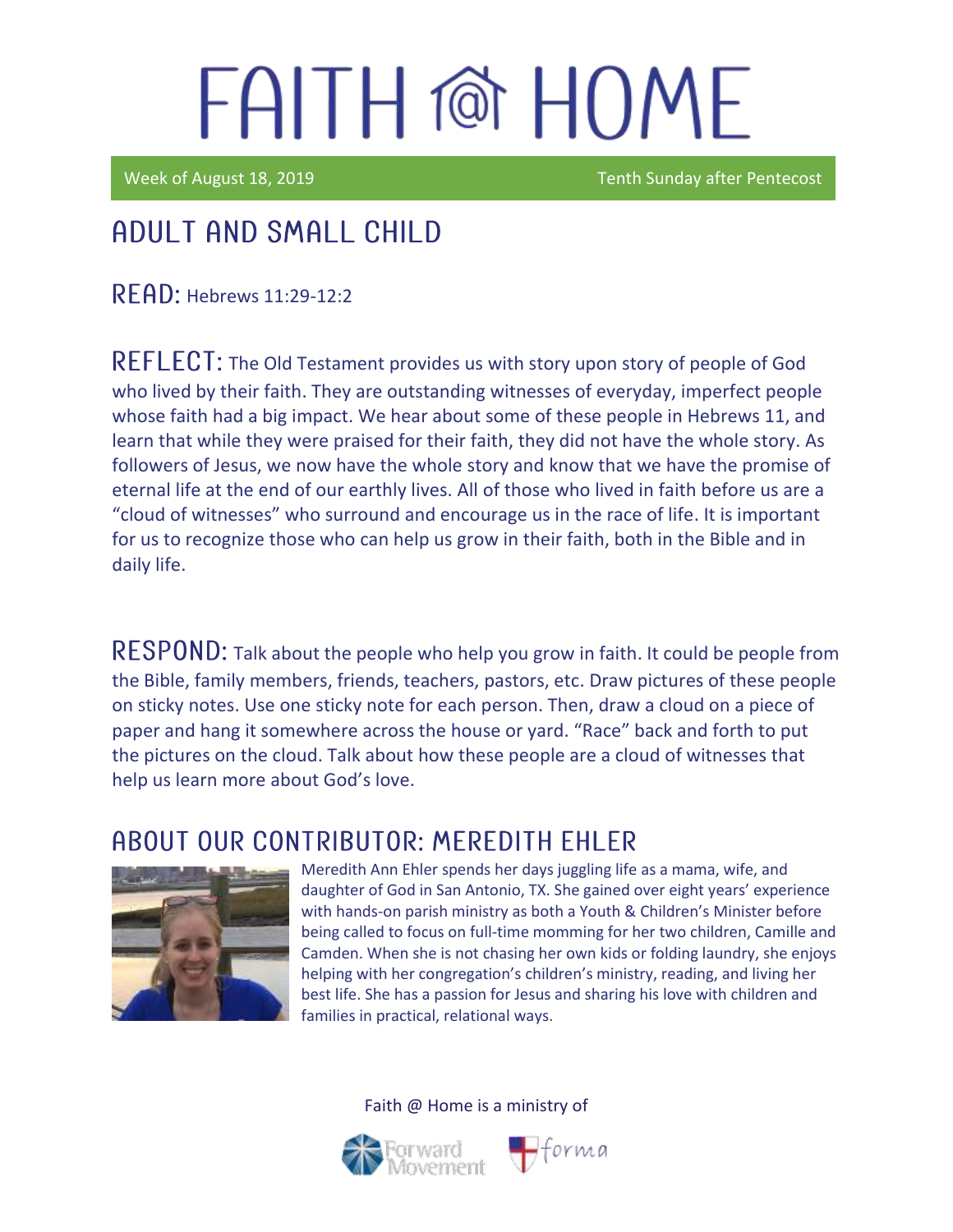Week of August 18, 2019 Tenth Sunday after Pentecost

### Adult and elementary

 $\mathsf{RFAD:}$  Hebrews 11:29-12:2

REFLECT: Have you ever run in a race? Did you come in first place, or second, or third? Were there a few people or a large crowd watching the race, cheering you and others on? In today's reading from Hebrews we are told to "run with perseverance the race that is set before us, looking to Jesus…" (Hebrews 12:1, NRSV) There is a kind of race called a marathon that is about 26 miles. The average runner can run it in about four to five hours. That's a long distance and a long time! Now, imagine if every day of your life was a race. Imagine running all the time and never stopping.

Thank God we do not have to run all the time. But faith, believing and trusting in God, trying to be more like Jesus, is a lot like a lifelong marathon. Every day we have to wake up and work our muscles of faith to try to get closer to being like Jesus.

The good news is that we are told there is "cloud of witnesses," all the people who came before us who believed and trusted in God. These are people who are cheering us on every moment of our life, and they know we are going to finish the race. They know that everyone of us in the race wins. Everyone makes it to Jesus and to God, and no one is ever in last place.

RESPOND: Talk to your family about your personal "cloud of witnesses." Who in your family has already run and finished their race? Who are the people that are waiting at the end of the finish line cheering you on as you run your race? Ask your family to tell you about people in your "cloud of witnesses" that you never met. If you have a family tree, take a look at it (or consider making one.)

### ABOUT OUR CONTRIBUTOR: PATRICK KANGRGA



Patrick Christopher Kangrga is the Associate for Youth Ministries at Trinity Episcopal Church in Menlo Park, California. Originally from Arkansas, he left home to participate in two years of the Episcopal Service Corps in Maryland and in Massachusetts. After this came the beginning of his lay-professional journey with positions at parish and diocesan levels in New York and New Jersey. He has primality served youth, with a foray into children's ministry.

Faith @ Home is a ministry of



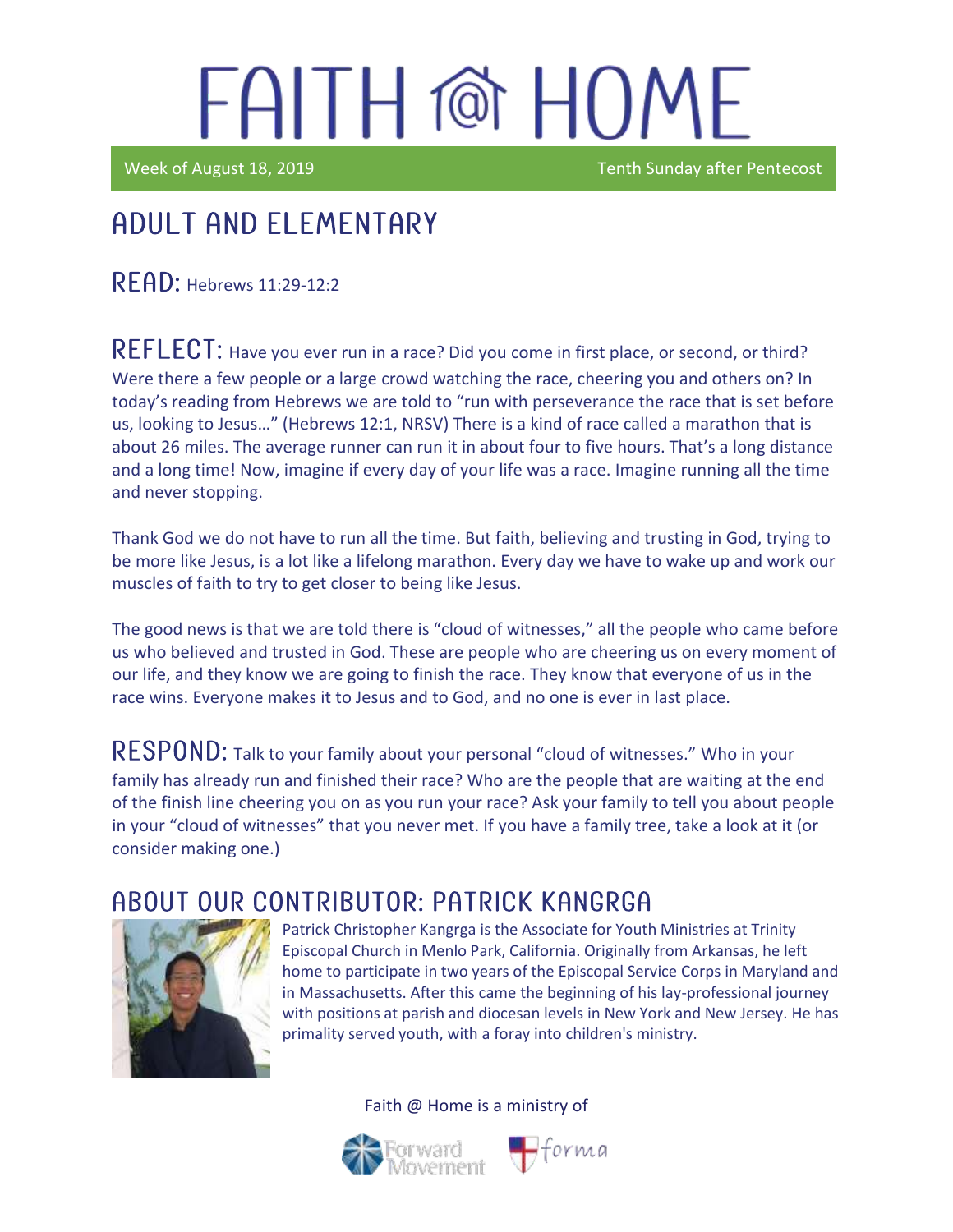Week of August 18, 2019 Tenth Sunday after Pentecost

#### Adult and youth

**RFAD: Hebrews 11:29-12:2** 

 $REFLECT:$  Last week, we heard about the importance of persevering in our faith, even when we aren't able to see what God has promised us. This week, we are reminded of how strong faith can make someone. We are reminded of prophets who achieved and suffered because of their faith, but nonetheless persevered. These examples of faith become "a cloud of witnesses." They surround us in strength, the same they had before us, so that we are able to go out live into our faith. Learning and understanding those that came before us helps us understand the strength that can be found in our faith. Their history and stories give us examples of some of the extreme ways those before us have held strong in their faith.

RESPOND: There are so many who are part of the "cloud of witnesses." Take some time to look up some of them listed in this passage to learn what makes them such an incredible part of our history and how their faith kept them strong. Can you think of some current examples of witnesses?

#### ABOUT OUR CONTRIBUTOR: MAGGIE PAUL



Maggie Paul is the Assistant Director for Youth and Family Ministry at Christ Episcopal Church in Charlotte, NC where she focuses on Middle School and relational ministry as well as curriculum. She previously served at the Cathedral of St. Philip in Atlanta, GA where she developed and implemented a comprehensive Confirmation curriculum. She is very excited to bring aspects of this curriculum to her new parish. As an undergraduate with a passion for youth ministry, she served as a summer camp counselor and Episcopal student center "church mouse," and she continues to use her gifts and talents as a singer and musician to nurture her own journey and inspire others on theirs.

 $\bigoplus$ forma